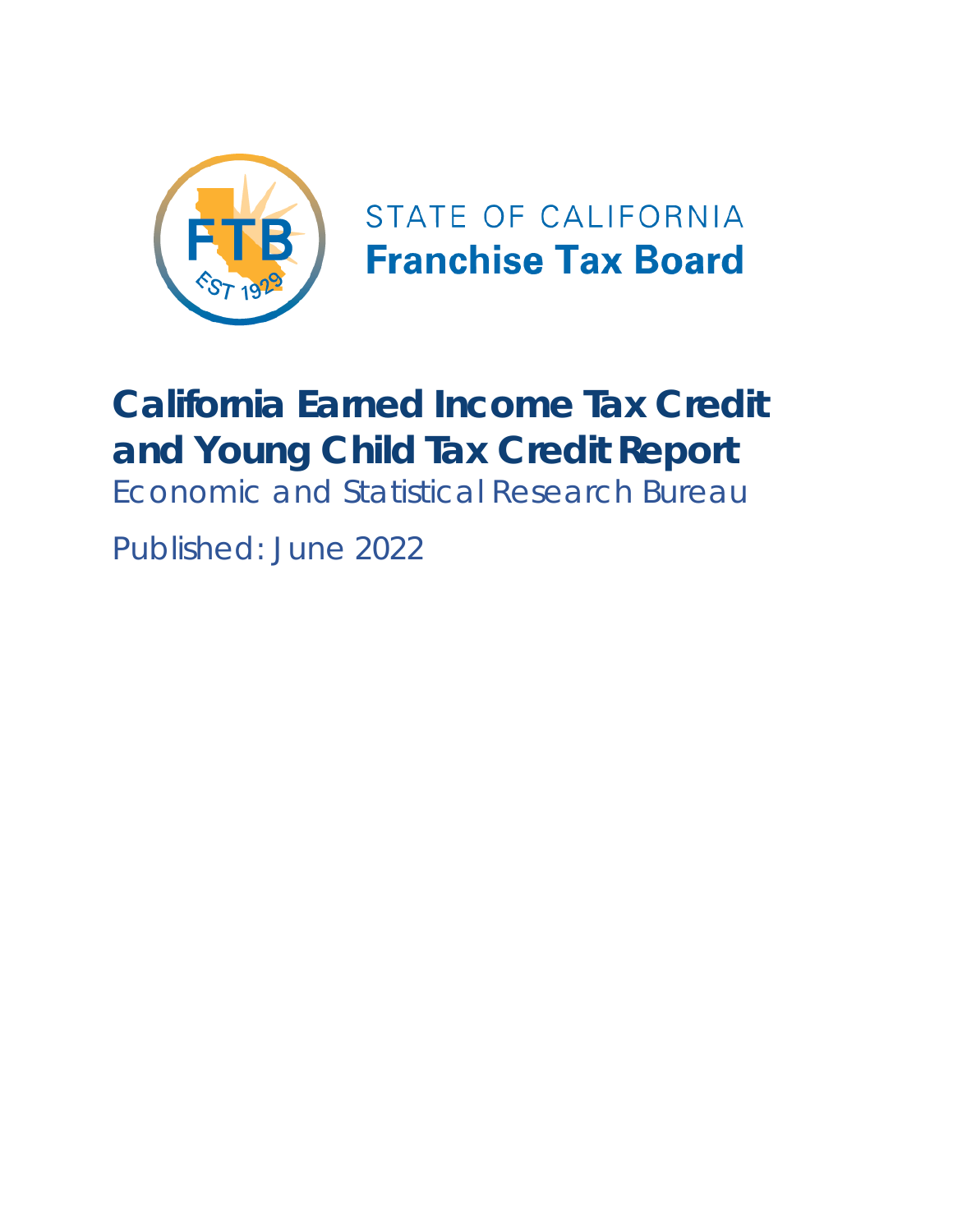## California Earned Income Tax Credit and Young Child Tax Credit Report

This report fulfills the Franchise Tax Board's (FTB's) obligation under Revenue & Taxation Code sections 17052(j) and 17052.1(g)to annually provide a written report on the California Earned Income Tax Credit (CalEITC) to the Senate Committee on Budget and Fiscal Review, the Assembly Committee on Budget, the Senate and Assembly Committees on Appropriations, the Senate Committee on Governance and Finance, the Assembly Committee on Revenue and Taxation, and the Senate and Assembly Committees on Human Services. As specified by statute, this report includes the number of tax returns claiming the CalEITC, the number of individuals represented on tax returns claiming the CalEITC, the average CalEITC amount, the distribution of CalEITC by dependents and income ranges, an estimate of the number of families who are lifted out of deep poverty by the CalEITC, and the number of families who are lifted out of deep poverty by the combination of the CalEITC and federal earned income tax credit (EITC). Additionally, this report includes the number of tax returns claiming the Young Child Tax Credit (YCTC), the average YCTC amount and the number of qualifying children represented on tax returns claiming the YCTC.

Prepared by the Staff of the Franchise Tax Board STATE OF CALIFORNIA

Members of the Board: Betty T. Yee, Chair Malia M. Cohen, Member Keely Bosler, Member

Executive Officer: Selvi Stanislaus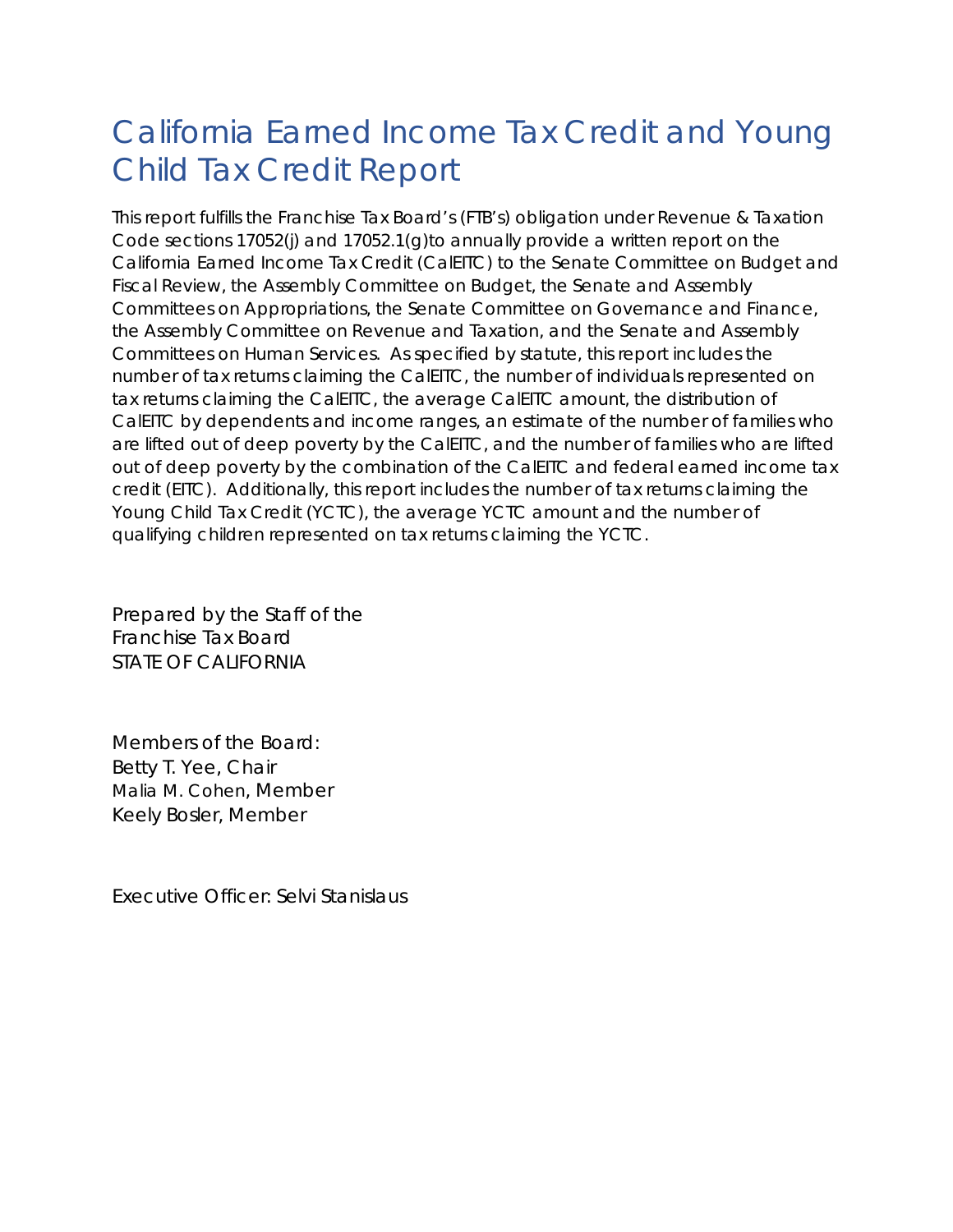#### **Background**

Chapter 21 of the Statutes of 2015 (SB 80) created the CalEITC, which provides a refundable credit for qualified taxpayers operative for taxable years beginning on or after January 1, 2015. The CalEITC credit was later modified by Chapter 96 of the Statutes of 2017 (SB 106), which extended income limits for CalEITC and expanded the program to income taxpayers with self-employment income. These changes are effective for tax years beginning in 2017. The CalEITC credit was modified again by Chapter 52 of the Statutes of 2018 (SB 855), which extended the income limits for CalEITC and expanded the program to childless income taxpayers under 25 and over 65. These changes are effective for tax years beginning in 2018. The CalEITC credit was further modified by Chapter 39 of the Statutes of 2019 (AB 91), which extended the income limits to \$30,000 for all taxpayers, and created the Young Child Tax Credit (YCTC). The YCTC is an additional \$1,000 credit for taxpayers who qualify for CalEITC and have a child age 5 or younger. These changes are effective for tax years beginning in 2019. In 2020, Chapters 19 and 87 of the Statutes of 2020 (AB93 and AB1876) expanded the program to taxpayers with Individual Taxpayer Identification Numbers (ITINs). These changes are effective for tax years beginning in 2020. No significant changes were made for tax year 2021. The CalEITC credit amount is determined by the number of qualified children and the amount of qualified income, and is structured with credit phase-in and phase-out income ranges. The amount of the credit is also multiplied by a CalEITC adjustment factor for the taxable year. Unless otherwise specified in the annual Budget Act, the CalEITC adjustment factor for taxable years beginning on or after January 1, 2015, would be zero percent. The State Budget has set the adjustment factor at 85 percent for taxable years on and after 2015. The CalEITC would only be operative for taxable years in which resources are authorized in the annual Budget Act for the FTB to oversee and audit returns associated with the credit.

For the 2020 taxable year, the maximum CalEITC (after applying the 85 percent CalEITC adjustment factor) ranged from \$243 for an eligible individual without a qualifying child to \$3,027 for an eligible individual with three qualifying children.

Generally a qualified taxpayer/return:

- · Has adjusted gross income (AGI) of up to \$30,000,
- · Has investment income, such as interest, dividends, royalties, and capital gains that does not exceed \$3,882 for the entire tax year,
- · Has a valid social security number or individual taxpayer identification number (ITIN) for you, your spouse, and any qualifying children,
- · Does not use the "married/RDP filing separately" filing status, and
- · Lives in California for more than half the tax year.

For the 2020 taxable year, the maximum YCTC was \$1,000 for taxpayers with a qualifying child and begins to be phased out for taxpayers with income over \$25,000. The credit is completely phased out at \$30,000. Generally a qualified taxpayer/return has received the CalEITC and has at least one child age 5 or younger at the end of the tax year.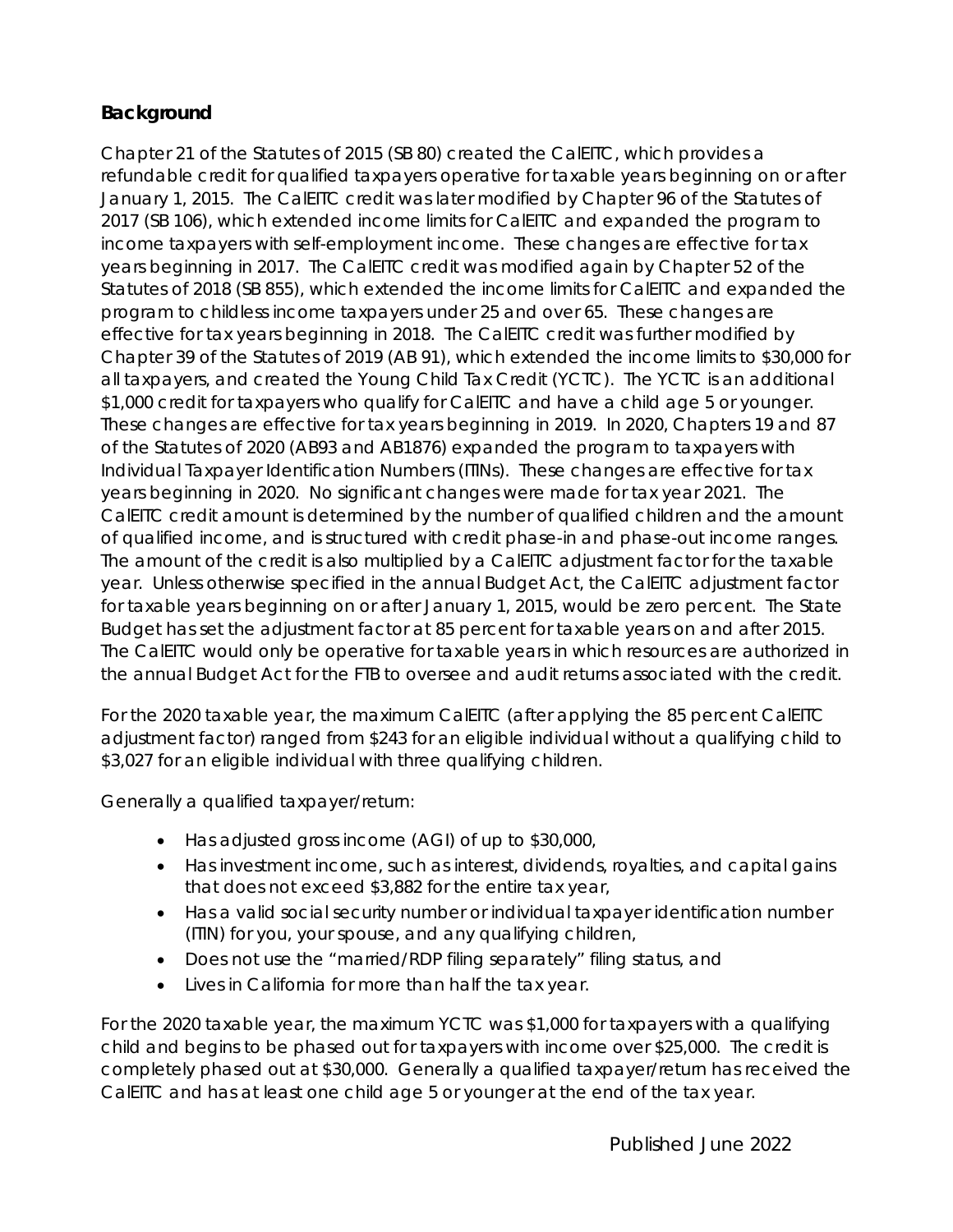#### **Brief History of the EITC**

The federal EITC program began in 1975 as an anti-poverty program for both adults and children in lower income working families. The primary purposes of the program are to lift people out of poverty and to encourage labor market participation by providing additional benefits from employment. Federal EITC benefits for low-income families with children can make up a substantial portion of their total income.

For the 2020 tax year, the federal EITC qualifying income maximums for those with three qualifying children were \$50,594 for Single, Head of Household, or Widowed returns, or \$56,844 for Married Filing Joint returns. The maximum credits were \$538 with no qualifying children, \$3,584 with one qualifying child, \$5,920 with two qualifying children, or \$6,660 with three or more qualifying children.

Since 1975, many states have supplemented the federal EITC program by adopting their own versions of the federal program. Beginning with the 2015 tax year, California adopted its own earned income tax credit. Families with earned income are eligible, but the CalEITC differs from the federal program by imposing lower income limits, by not including filing status as a determinant of the credit amount, and initially, by not allowing self-employed income to count toward earned income requirements. Beginning in tax year 2017, self-employment income was included as qualifying towards earned income requirements. Beginning in tax year 2018, the credit was expanded to childless adults under 25 and over 64. Beginning in tax year 2020, the credit was expanded to taxpayers with ITINs. Figure 1 provides a representation of the CalEITC credit phase-in, credit maximum, and the credit phase-out for specified qualified income ranges and number of qualified children.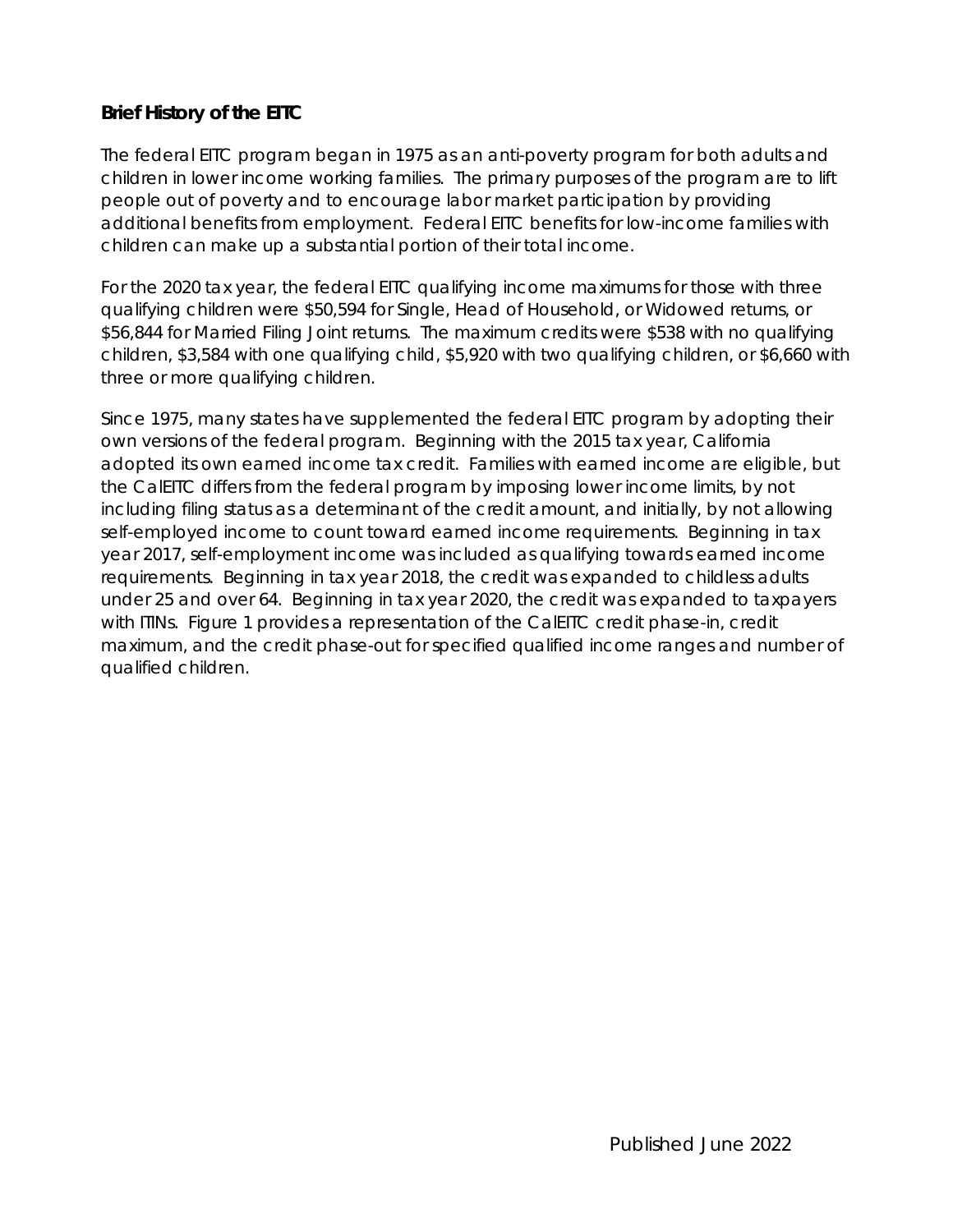

#### **Figure 1: 2020 CalEITC Credits by Qualified Children and Income**

The credit has three value ranges that vary by qualified income: 1) the phase-in range where the credit is equal to the credit phase-in rate multiplied by qualified income and the CalEITC adjustment factor; 2) the phase-out range where for each dollar of qualified income over the maximum, the credit is reduced by the phase-out rate and CalEITC adjustment factor until the credit reaches \$512 for taxpayers with qualifying children or \$203 for taxpayers without qualifying children; and 3) after the credit reaches \$512/\$203, an alternate phase-out range where the credit is phased out more slowly until the credit reaches zero. For 2020, CalEITC credits are phased-out completely at qualified income levels of \$30,001 for all taxpayers. The chart also shows the credit structure of the combined CalEITC and YCTC.

#### **FTB Statutory Reporting Requirements**

The FTB is required to annually provide a written report to the legislative committees listed at the beginning of this report, which includes the following:

- 1. The number of tax returns claiming the CalEITC.
- 2. The number of individuals represented on tax returns claiming the CalEITC.
- 3. The average CalEITC amount.
- 4. The distribution of CalEITC by dependents and income ranges with the income ranges encompassing the phase-in and phase-out ranges of the credit.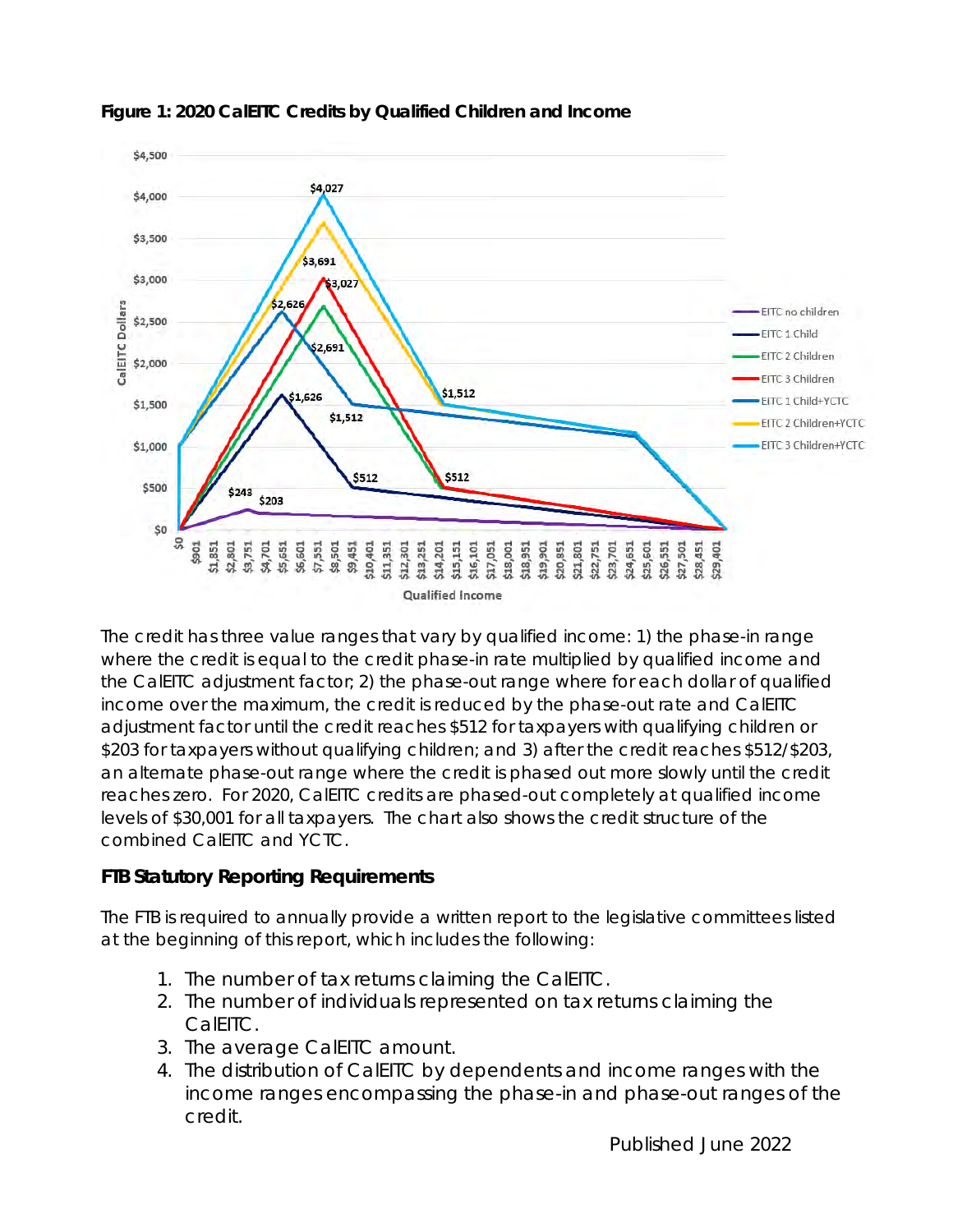5. An estimate of the number of families who are lifted out of deep poverty by the CalEITC and the number of families who are lifted out of deep poverty by the combination of the CalEITC and federal EITC. For the purposes of this report, a family is considered in "deep poverty" if the income of the family is less than 50 percent of the federal poverty threshold.

In addition to the reporting requirements for CalEITC, the FTB is also required to provide a written report on the YCTC, which includes the following:

- 1. The number of tax returns claiming the credit.
- 2. The number of qualifying children represented on tax returns claiming the credit.
- 3. The average credit amount on tax returns claiming the credit.

#### **Data**

The information presented in sections 1 through 4 is based on tax year 2020 returns. Other CalEITC publications from the FTB present data on a process year basis, so totals in this report may not match other publications. Section 5 presents data on a process year basis. Process year data includes original tax returns for the current tax year and late returns for previous tax years. The reason for using process year in section 5 instead of tax year is to include everyone who received CalEITC benefits in 2020 as part of the poverty analysis. At the end of process year 2021, a total of \$869 million of the CalEITC was allowed on 4,306,048 returns and a total of \$395 million of the YCTC was allowed on 423,927 returns. This total includes 4,145,953 returns allowing \$842 million of CalEITC and 416,980 returns allowing \$388 million of YCTC for tax year 2020. The remaining CalEITC returns processed during 2021 were for late filed 2015, 2016, 2017, 2018, 2019 returns. For the YCTC, the remaining returns processed during 2021 were for late filed 2019 returns.

**1) Returns Claiming the CalEITC and YCTC**

At the end of process year 2021, a total of \$842 million of the CalEITC was allowed on 4,145,953 tax year 2020 returns. Of these returns 992,473 returns claimed at least \$1 in selfemployment income and received \$240 million in credit. This is a significant increase from the amount reported at the end of the 2019 tax year when \$720 million was allowed on 3,746,371 returns. This increase was expected due to taxpayers with ITINs being allowed to claim the credit.

A total of \$388 million of the YCTC was allowed on 416,980 tax year 2020 returns.

**2) The Number of Individuals Represented On Tax Returns Claiming the CalEITC and YCTC**

To compute the number of individuals represented on tax returns claiming CalEITC, a filing status count (either "1" for single, widow, or head of household or "2" for joint returns) is added to the number of exemption dependents claimed on the return (whether or not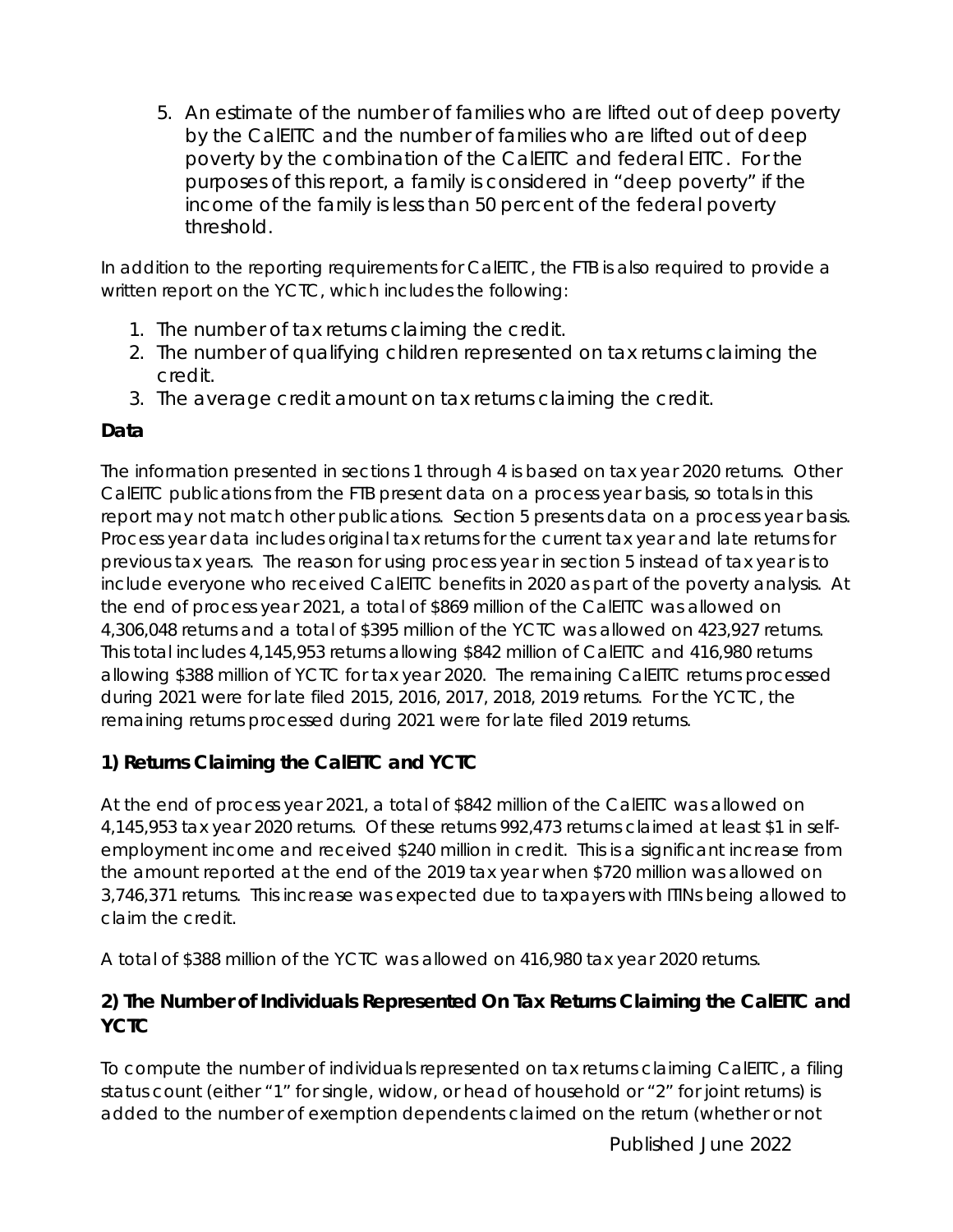those dependents qualified for the CalEITC). The purpose of using the count of exemption dependents claimed rather than qualified CalEITC children is to get a more complete assessment of the total number of individuals in each household where the CalEITC relief was realized. There were over 6.51 million individuals represented on the 4,145,953 returns where the CalEITC was allowed for tax year 2020, including nearly 1.91 million dependents.

There were 498,935 qualifying young children and a total of 710,584 CalEITC qualifying children on returns allowed the YCTC.

#### **3) The Average CalEITC and YCTC amounts**

For tax year 2020 returns where the credit was allowed, the average CalEITC amount was \$203. This is 6 percent higher than in tax year 2019. Approximately 81 percent of taxpayers receiving CalEITC fall in the range of the phase-out. Taxpayers in this range receive an average credit of \$175.

The average YCTC amount was \$931. This is a 3 percent increase from tax year 2019.

#### **4) Distribution of CalEITC by Dependents and Income Ranges**

The CalEITC income phase-in and phase-out ranges differ based on the number of qualified children included in the credit claim. Filing status has no bearing on the credit calculation. Only the first three CalEITC-qualified children affect the amount of credit that can be claimed. As graphically illustrated in Figure 1, the following are the tax year 2019 credit table phase-in/phase-out income ranges given the number of qualified children:

- Zero qualified children: Phase-in =  $$1$  to  $$3,922$ , Phase-out = 3,922 to \$30,000.
- One qualified child: Phase-in =  $$1$  to  $$5,890$ , Phase-out =  $$5,890$  to \$30,000.
- Two or more qualified children: Phase-in  $=$  \$1 to \$8,268, Phase-out  $=$ \$8,268 to \$30,000.

Table 1 shows the distribution of allowed CalEITC returns and credits by qualified children. The number of returns claiming CalEITC decreases as the number of qualified children increases. The average credit is larger for taxpayers with more qualified children. This is expected since the amount of credit allowed at each income level is greater with more qualified children. Of the 3.24 million returns with no CalEITC qualified children, 121,000 claimed exemptions for dependents that did not qualify for CalEITC purposes.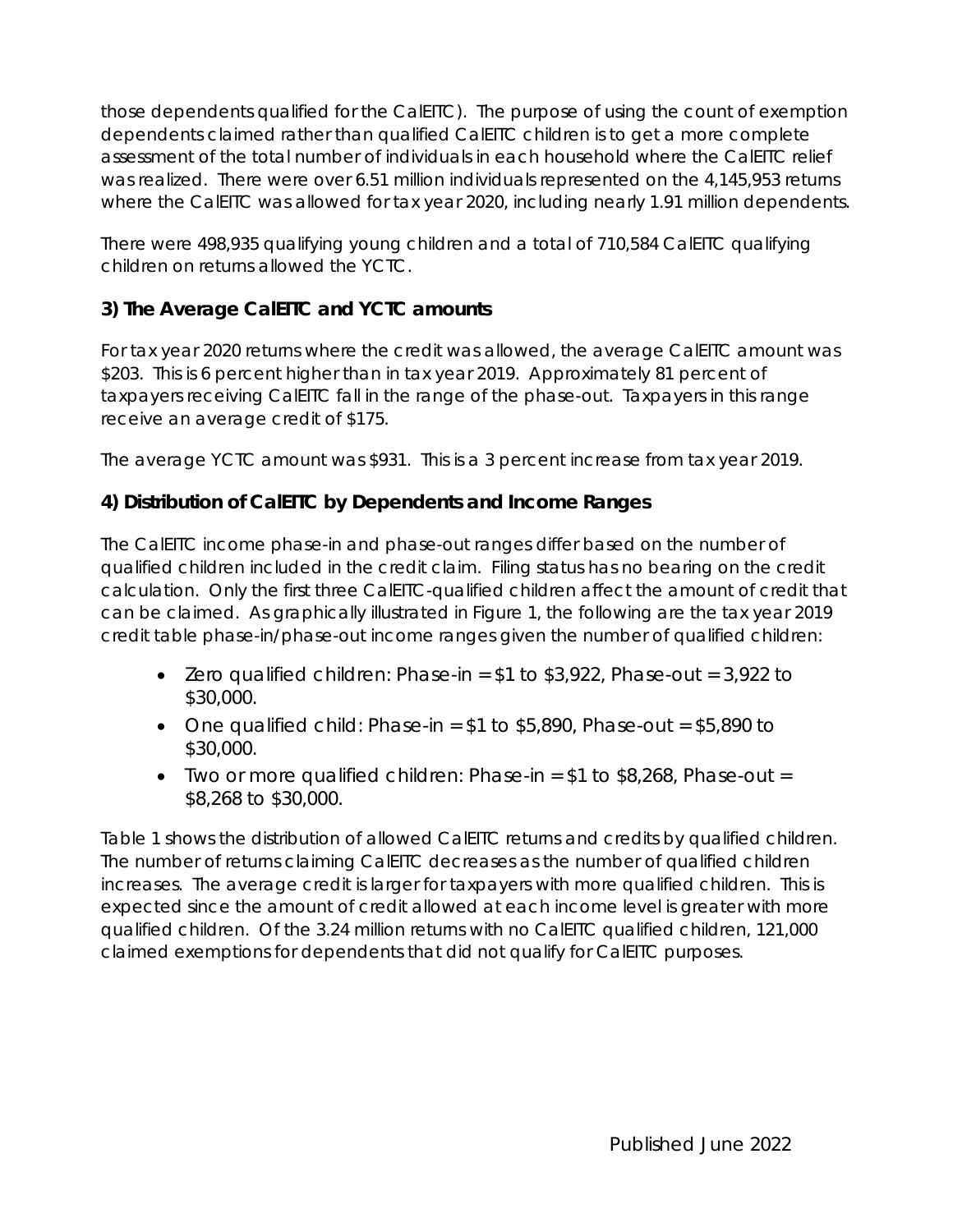| <b>CalEITC Qualified Children</b> | Returns   | <b>Total Allowed (Millions)</b> | <b>AVG</b> |
|-----------------------------------|-----------|---------------------------------|------------|
| No Qualified Children             | 3,108,134 | \$325,159,148                   | \$105      |
| 1 Qualified Children              | 586,107   | \$220,989,214                   | \$377      |
| 2 Qualified Children              | 308,043   | \$194,590,277                   | \$632      |
| 3 Qualified Children              | 143,669   | \$101,108,508                   | \$704      |
| Total                             | 4,145,953 | \$841,847,147                   | \$203      |

**Table 1: Tax Year 2020 Distribution of CalEITC Credit Amounts by Qualified Child**

Source: Franchise Tax Board Return Merge File Totals may not add due to rounding

Table 2 shows that over 3.11 million returns with no qualified children received the credit. For this group, \$325.2 million in total credits were allowed with an average credit amount of \$105.

**Table 2: Tax Year 2020 CalEITC Allowed by Phase-in/Phase-out Ranges with Zero Qualified Children**

| Qualified Income (credit table levels)   Returns |         | Total Allowed (Millions)   AVG |       |
|--------------------------------------------------|---------|--------------------------------|-------|
| Phase-In (up to $$3,922$ )                       | 588,799 | \$66,041,910                   | \$112 |
| Expansion Phase-Out (up to \$30,000)             |         | 2,519,335   \$259,117,238      | \$103 |
| Total                                            |         | $3,108,134$   \$325,159,148    | \$105 |

Source: Franchise Tax Board Return Merge File Totals may not add due to rounding

Table 3 presents CalEITC data for returns with one qualified child.

**Table 3: Tax Year 2020 CalEITC Allowed by Phase-in/Phase-out Ranges with One Qualified Child**

| Qualified Income (credit table levels)   Returns   Total Allowed (Millions)   AVG |         |                         |       |
|-----------------------------------------------------------------------------------|---------|-------------------------|-------|
| Phase-In (up to \$5,890)                                                          | 108,208 | \$68,267,534            | \$631 |
| Expansion Phase-Out (up to \$30,000)                                              |         | 477,899   \$152,721,680 | \$320 |
| Total                                                                             | 586,107 | \$220,989,214           | \$377 |

Source: Franchise Tax Board Return Merge File Totals may not add due to rounding

Table 4 and table 5 present the distribution of CalEITC for returns with two and three qualified children. As noted earlier in this report, the phase-in and phase-out income ranges for these two groups are the same, but the credit rates differ, resulting in an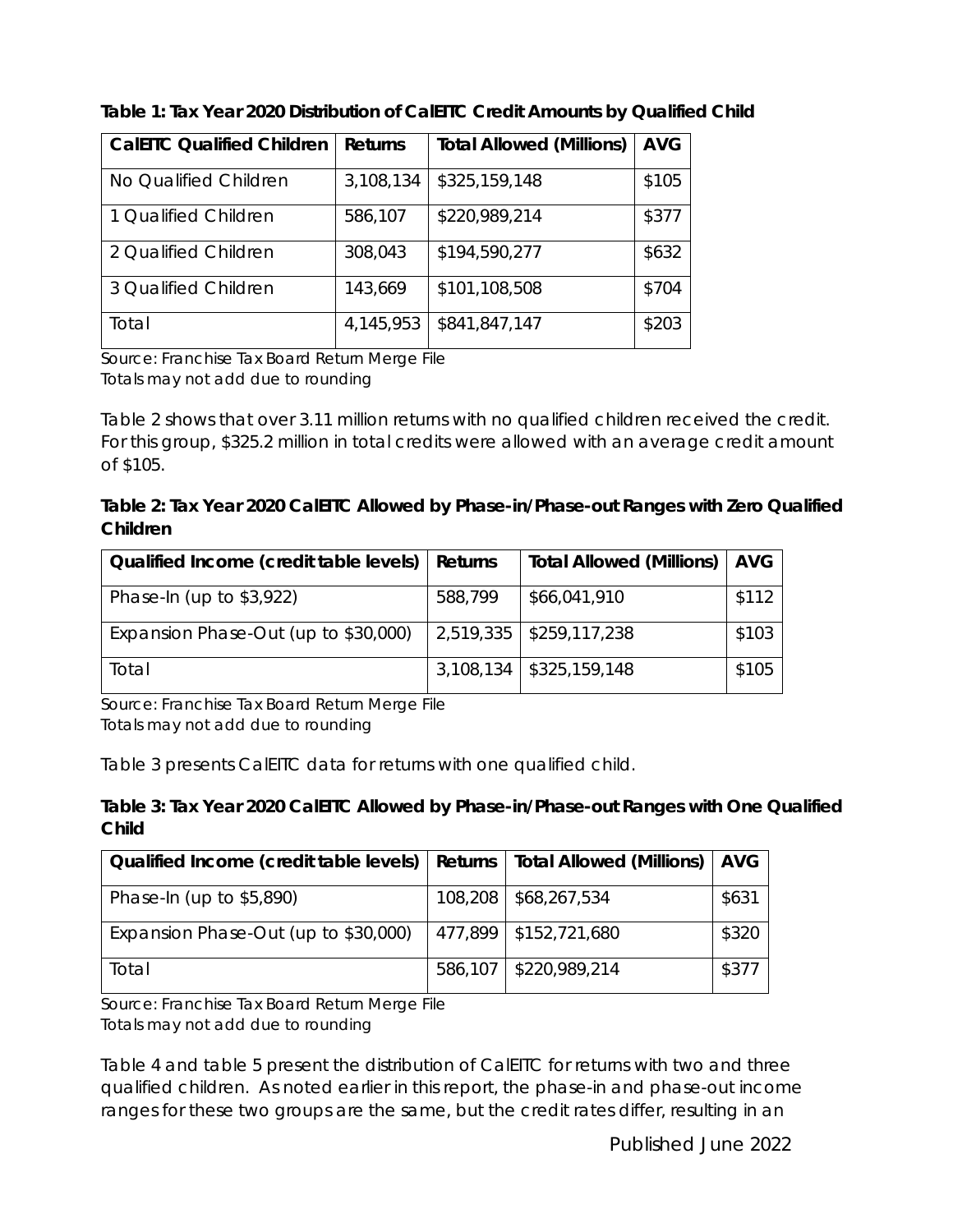average credit amount of \$632 for those with two qualifying children and \$704 for those with three qualified children.

**Table 4: Tax Year 2020 Phase-in/Phase-out Ranges with Two Qualified Children** 

| Qualified Income (credit table levels) |        | Returns   Total Allowed (Millions)   AVG |         |
|----------------------------------------|--------|------------------------------------------|---------|
| Phase-In (up to $$8,268$ )             | 72,990 | $\frac{1}{2}$ \$79,444,883               | \$1,088 |
| Expansion Phase-Out (up to \$30,000)   |        | 235,053   \$115,145,394                  | \$490   |
| Total                                  |        | 308,043   \$194,590,277                  | \$632   |

Source: Franchise Tax Board Return Merge File Totals may not add due to rounding

**Table 5: Tax Year 2020 Phase-in/Phase-out Ranges with Three or More Qualified Children** 

| Qualified Income (credit table levels)   Returns   Total Allowed (Millions)   AVG |        |                            |         |
|-----------------------------------------------------------------------------------|--------|----------------------------|---------|
| Phase-In (up to $$8,268$ )                                                        | 33,719 | $\frac{1}{2}$ \$42,408,685 | \$1,258 |
| Expansion Phase-Out (up to \$30,000)                                              |        | 109,950   \$58,699,823     | \$534   |
| Total                                                                             |        | 143,669   \$101,108,508    | \$704   |

Source: Franchise Tax Board Return Merge File

The CalEITC calculation utilizes a maximum of three qualified children Totals may not add due to rounding

In tax year 2020, 11 percent of CalEITC returns had two or three qualifying children. These returns were awarded 35 percent (\$295.7million) of the \$842 million in total CalEITC.

**5) Estimate of the Number of Families Lifted Out of Deep Poverty**

a) Federal Poverty Threshold

Measuring a family's poverty level requires use of poverty income thresholds that vary by family size and composition. These poverty thresholds are then compared to family income data to determine specific poverty levels. A family is considered to be in poverty if its resources fall short of 100 percent of the poverty threshold. Deep poverty status is realized when family income is under half, or 50 percent, of the poverty threshold.

Published June 2022 The official federal poverty measure is produced by the US Census Bureau (Census). It was developed in the early 1960s and measures a family's pre-tax cash resources relative to a threshold intended to reflect the minimum income required to meet basic needs. This income measure does not include capital gains or noncash benefits such as public housing, Medicaid, or food stamps; but does include public assistance payments. The official threshold is essentially the cost of a subsistence diet in the 1960s multiplied by three (because food constituted about a third of a family's budget at that time). The official measure of poverty assumes that all individuals in a household who are related by birth, marriage, or adoption share income. The thresholds do not vary geographically, but are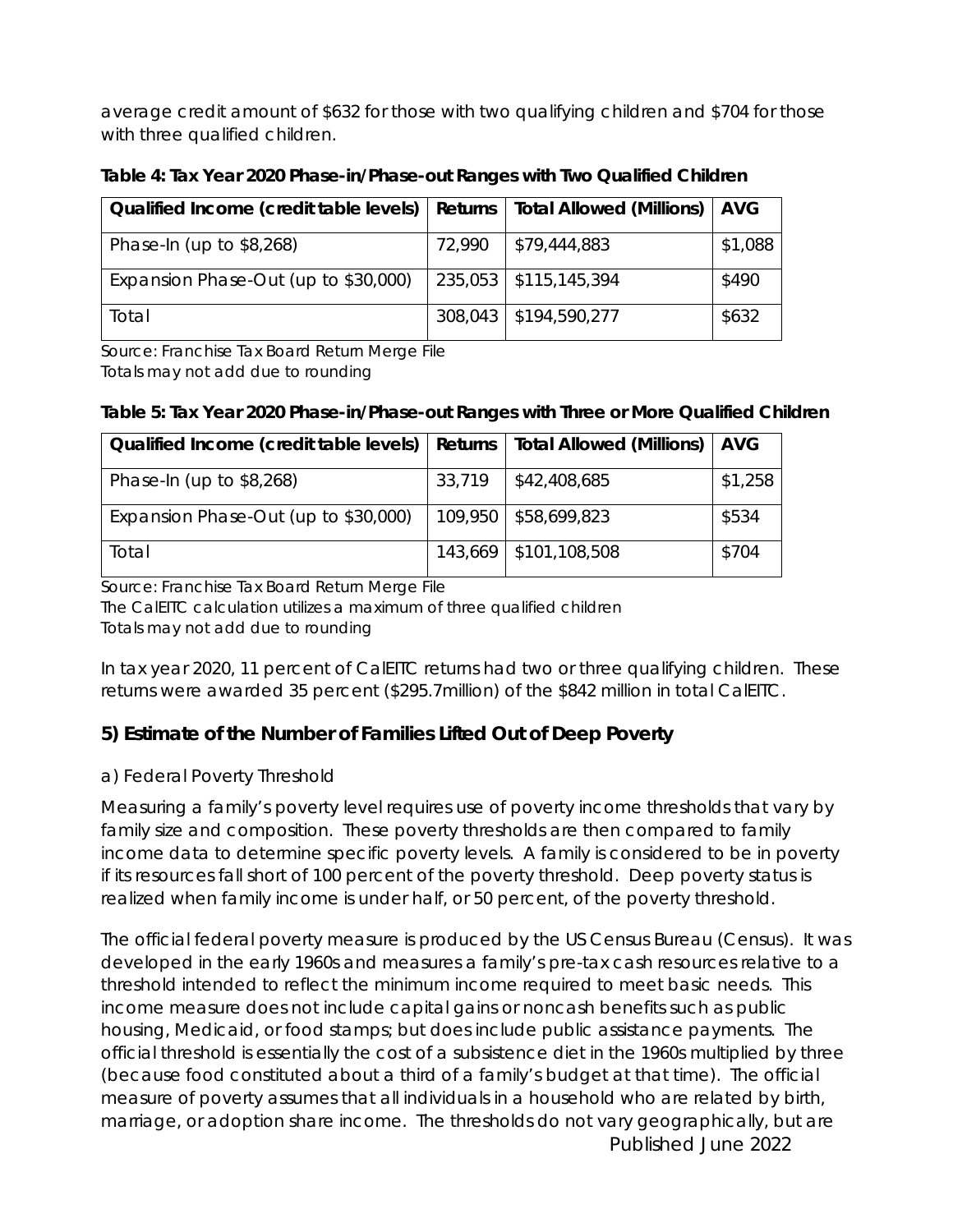updated annually for inflation. Table 6 displays the official federal poverty thresholds for 2020.

Size of family unit **Weighted** average thresholds None | One | Two | Three | Four | Five | Six | Seven Eight or more One person (unrelated individual): 13,171 NA NA NA NA NA NA NA NA NA Under age 65.................................... 13,465 13,465 NA NA NA NA NA NA NA NA Aged 65 and older........................... 12,413 12,413 NA NA NA NA NA NA NA NA Two people:  $\vert$  16,733 Householder under age 65........... 17,413 17,331 17,839 NA NA NA NA NA NA NA Householder aged 65 and older.. 15,659 | 15,644 | 17,771 Three people............................. ........... 20,591 20,244 20,832 20,852 NA NA NA NA NA NA Four people............................ .............. 26,496 26,695 27,131 26,246 26,338 NA NA NA NA NA Five people............................ ................ 31,417 | 32,193 | 32,661 | 31,661 | 30,887 | 30,414 | NA NA NA NA NA NA NA NA NA N Six people............................ ................. 35,499 37,027 37,174 36,408 35,674 34,582 33,935 NA NA NA Seven people............................ ........... 40,406 | 42,605 | 42,871 | 41,954 | 41,314 | 40,124 | 38,734 | 37,210 | NA NA NA NA Eight people............................ ............. 44,755 47,650 48,071 47,205 46,447 45,371 44,006 42,585 42,224 NA

more.......................... 53,905 57,319 57,597 56,831 56,188 55,132 53,679 52,366 52,040 50,035

**Table 6: Federal Poverty Thresholds for 2020 by Family Size and Number of Related Children Under 18 Years**

Source: U.S. Census Bureau

Nine people or

b) Poverty Measure Methodology and Data Limitations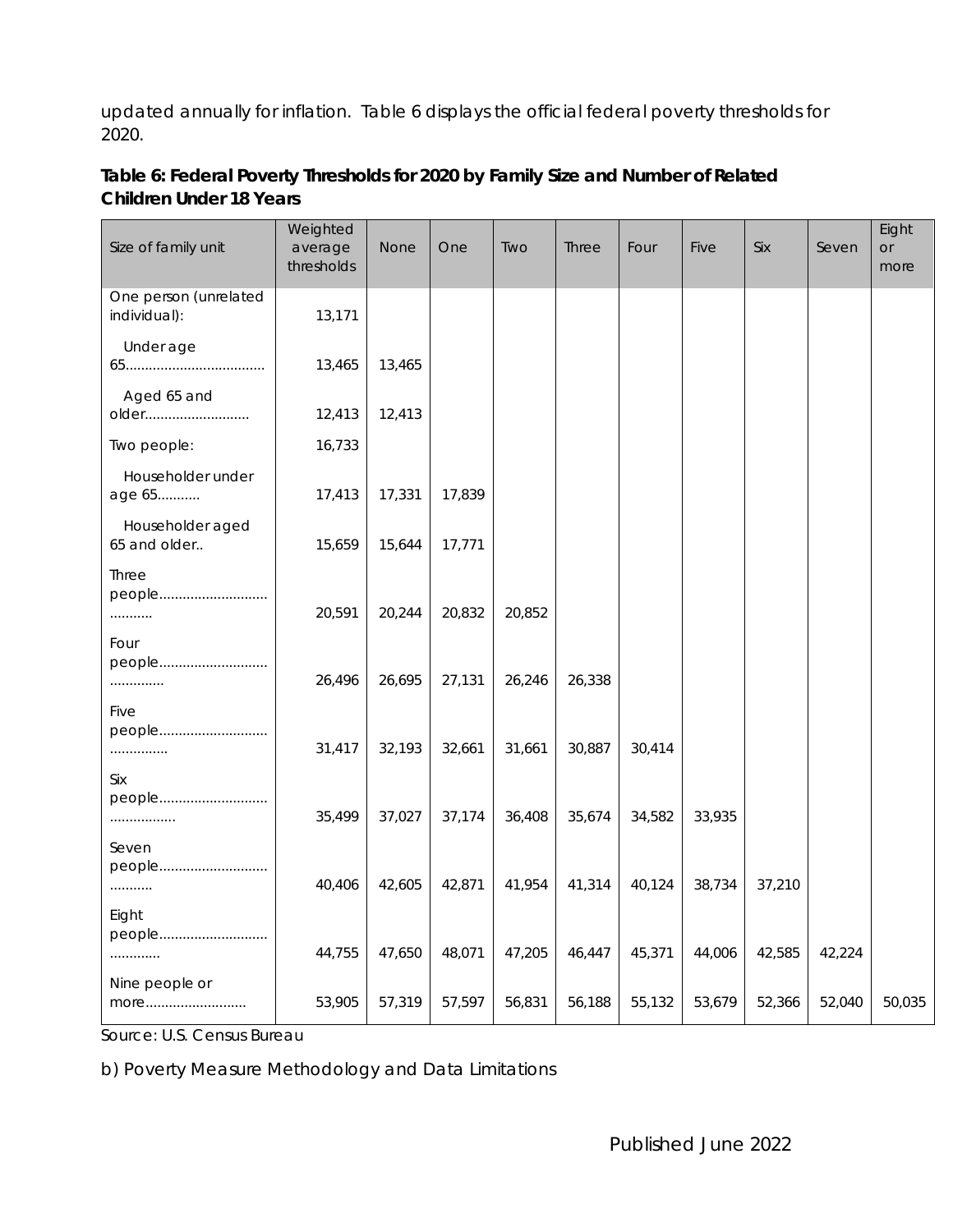The process of estimating deep poverty utilizing available tax return data requires the following steps: (1) redefining the return data into family units consistent with the federal poverty threshold table, (2) calculating pre-tax family income as closely as possible to that specified by the federal poverty threshold guidelines, then (3) comparing family income within a family to the appropriate 2020 federal poverty threshold. Families with income below 50 percent of the threshold are considered to be living in deep poverty. This methodology was used to derive three income levels for comparison to the poverty level: (1) income without any earned income tax credit benefits, (2) income with CalEITC, and (3) income with the CalEITC and the federal EITC.

Unlike sections 1 through 4 of the report, which are based on tax year data, the poverty analysis relies on process year 2021 original return data where the CalEITC was allowed. The reason for using process year instead of tax year is to include everyone who received CalEITC benefits in 2021 as part of the poverty analysis. Though much data is available on returns, there are limitations to the data as it applies to the estimates of deep poverty. However, as discussed below, the FTB does not believe these data limitations have a substantial effect on the resulting deep poverty estimates.

One limitation was encountered in defining income. The Census federal poverty level income computations are derived using Current Population Survey data. The FTB utilizes data reported on tax returns. Some of the income items used to compute poverty status at the federal level are not reported on tax returns. One substantial income item used in determining poverty status but missing from reported return data is public assistance payments.

In California, one of the largest welfare programs providing direct cash grants, or public assistance payments, to working families (and specifically families with children) is CalWORKs. These assistance payments are included in the official federal poverty threshold income calculations. However, these types of payments are not taxable and not reported on tax returns. Therefore they are not available to the FTB on a taxpayer by taxpayer basis.

There is no perfect way for the FTB to identify which adults and/or dependents represented on tax returns received, or would qualify for public assistance income. Incorrect assumptions about family income could affect poverty and deep poverty estimates reported below. Because of this concern, the estimates for the deep poverty impacts of state and federal EITC are presented in two ways. First, the number of Californians lifted out of deep poverty is presented using only available tax return income data, assuming no public assistance income. Second, to provide some insight into the impact public assistance payments might have, the same analysis is presented using public assistance data by filing status and number of dependents based on a California Department of Finance analysis of the Census Bureau's 2020 American Community Survey, Public Use Microdata Set. The FTB is in conversations with the California Department of Social Services and Department of Health Care Services to improve the methodology used in this section.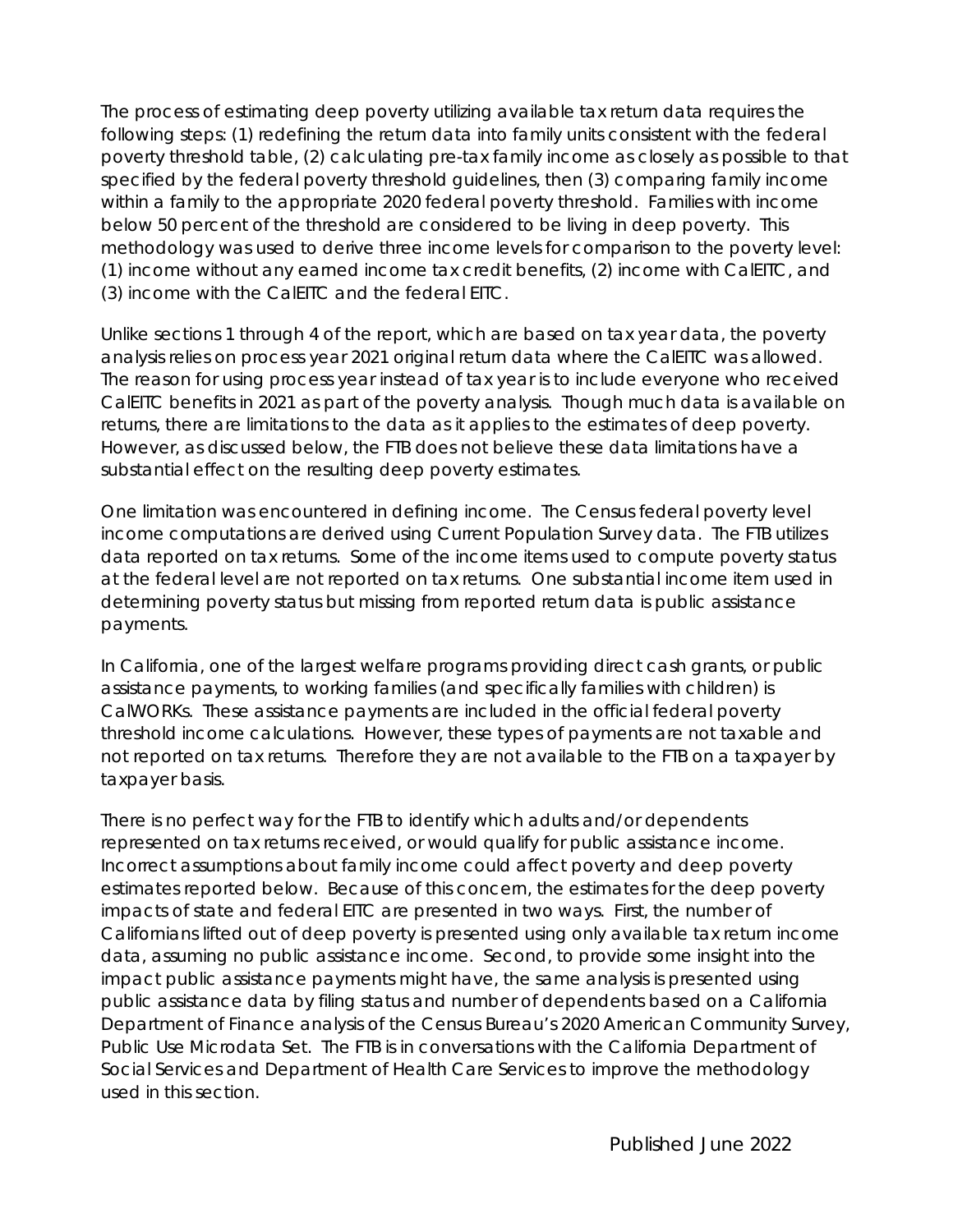**Table 7: Average Annual Public Assistance for Californians Living in Deep Poverty by Filing Status and Number of Dependents**

| Filing Status                                                      |                       |       |
|--------------------------------------------------------------------|-----------------------|-------|
| Single, Head of Household, Widow   \$115   \$748   \$771   \$1,416 |                       |       |
| <b>Married Filing Jointly</b>                                      | $$44$   \$370   \$338 | \$733 |

\*Includes individuals receiving no public assistance Source: Census Bureau 2020 American Community Survey

The FTB staff conducted a sensitivity analysis based on other assumptions about the amount of public assistance received by this population and concluded that the results presented here on the number of Californians lifted out of deep poverty is likely to be reasonable.

Another minor limitation in the data available to the FTB is in the definition of a family unit. The poverty thresholds reported in table 6 depend on both total family size, and the number of family members under age 18. The FTB data, however, only includes age information for dependents if the dependent qualifies as a child for EITC purposes. The analysis presented here assumes that a family includes the taxpayer or taxpayers on a return as well as all dependents claimed, and that dependents without age information are under age 18. For those taxpayers with dependents incorrectly assumed to be under age 18, the analysis slightly underestimates their poverty level threshold. Comparing across columns in table 6, the differences in poverty thresholds for dependents of different ages are small, therefore, the assumption that all dependents without age information are under 18 is unlikely to substantially impact the final estimated poverty results.

c) Estimate Results: Lifting Families Out of Deep Poverty

Per statute, the FTB is required to provide estimates of the number of families who are lifted out of deep poverty by (1) the CalEITC and (2) by the combination of the CalEITC and the federal EITC. Figure 2 provides a visual example of the 2020 deep poverty income scale.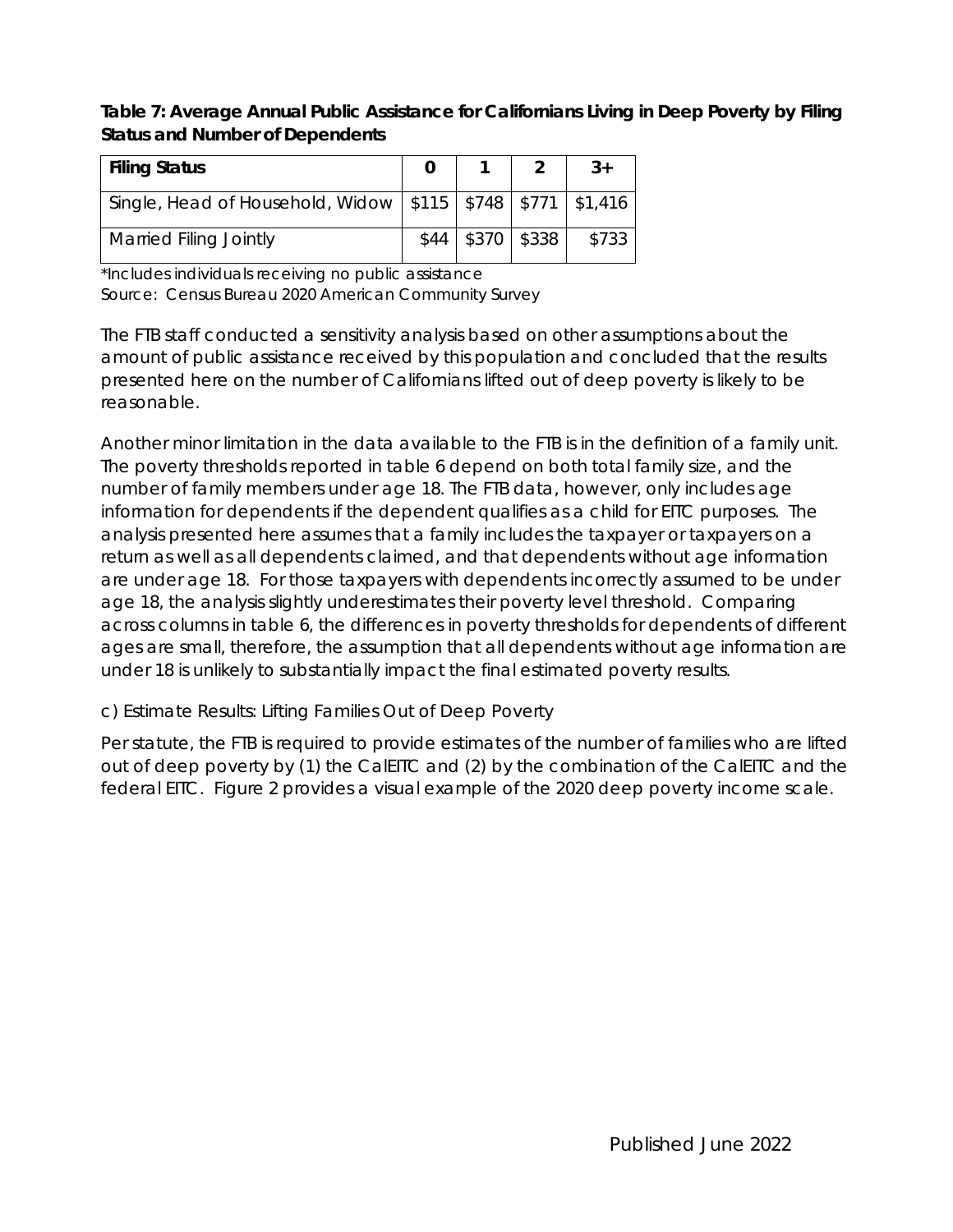

**Figure 2: Family's Base Income and Percent of Federal Poverty Level with and without CA and Federal EITC (Example: Single Filer with Two Qualified Children Under age 18)**

This graph (figure 2) shows the range of effects that the CalEITC, YCTC and the federal EITC have on various base income levels for a family represented by a single qualified CalEITC taxpayer with two qualified children under 18 years of age. For purposes of this example, assume that a family's base income does not include income from public assistance payments. Based on the federal thresholds shown in table 6, this family's poverty income threshold is \$20,852 in 2019. Deep poverty status for this family would occur if income is below \$10,426, or half of the poverty level. In this example, the addition of the CalEITC to base incomes between \$7,783 and \$10,426 would result in the family being lifted out of deep poverty. At a base income of \$7,782, the CalEITC is \$2,644 for process year 2021. Adding this CalEITC amount to base income brings the family's total income to \$10,427 and above deep poverty. If the YCTC is included in this analysis, the family's income could be as low as \$7,038 and the combination of the two credits would lift them above deep poverty.

By including the combined impact of the CalEITC and the federal EITC, the base income in this example could be much lower and still result in the family being lifted out of deep poverty. If the family's base income is between \$6,000 and \$10,426, it would qualify for enough combined state and federal earned income tax credits to see it lifted out of deep poverty. For instance, at a base income of \$6,000, the CalEITC is \$2,032 and the federal EITC \$2,410 for process year 2020. Adding these EITC amounts to base income brings the family's total income to \$10,442 and above deep poverty. If the YCTC is included in this analysis, the family's income could be as low as \$5,412 and the combination of the three credits would lift them above deep poverty.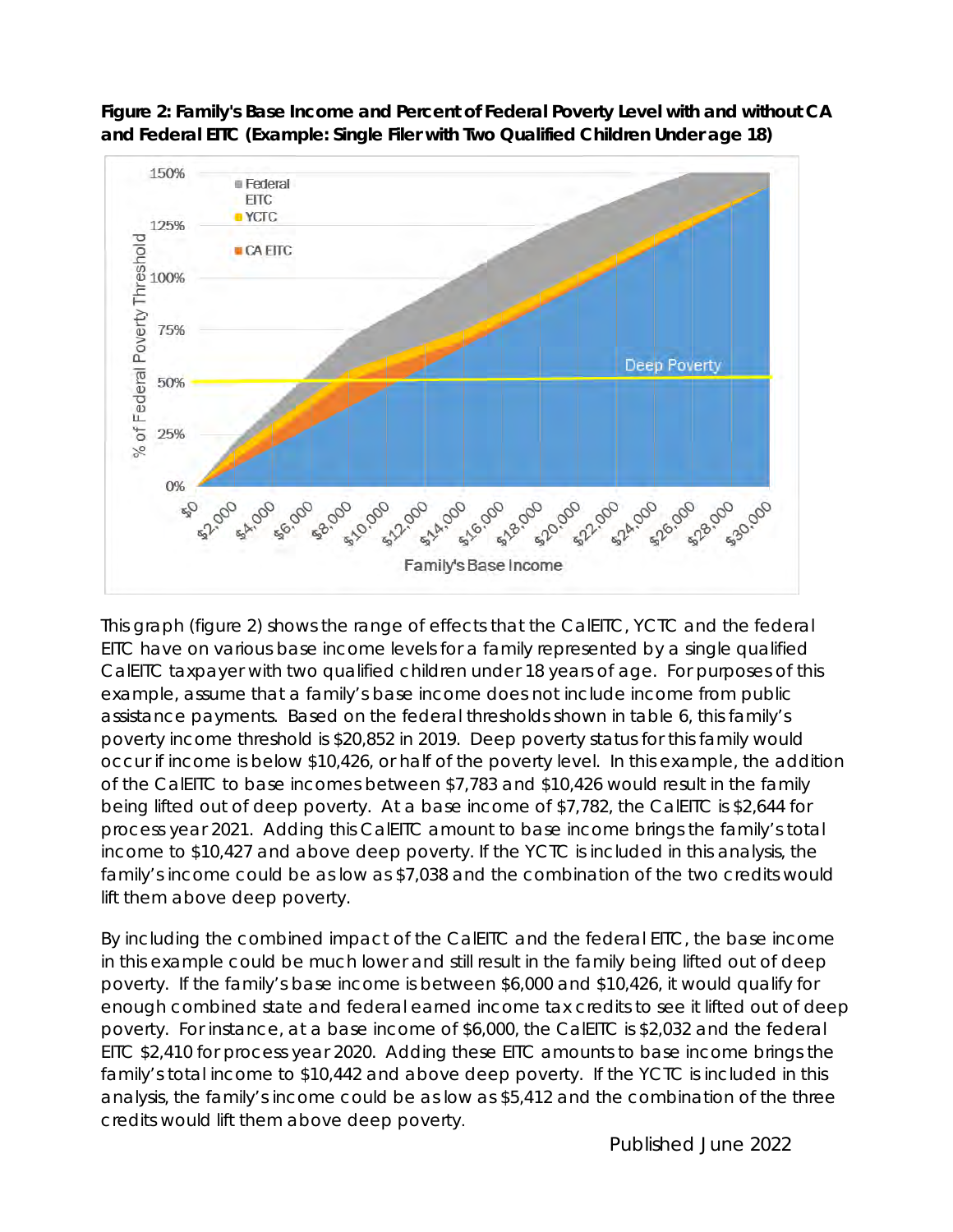These examples illustrate the processes applied to the CalEITC return data in order to estimate the state and federal earned income tax credit effect on deep poverty status.

A summary of the estimated deep poverty results, without including public assistance income assumptions in base income, is provided in table 8. Of the 4,306,048 returns which were allowed the CalEITC, 820,000 families and 1,1308,000 individuals are categorized as being in deep poverty when only their adjusted federal AGI is measured against the federal poverty thresholds. When adding the CalEITC amounts allowed for each return, 48,000 families and 112,000 individuals are lifted above deep poverty.

**Table 8: Number of Families and Individuals Lifted Out of Deep Poverty - No Public Assistance (Thousands)**

|                                             |                 |                 | With<br>$EITC$ :<br>Families |             |             |
|---------------------------------------------|-----------------|-----------------|------------------------------|-------------|-------------|
|                                             |                 |                 | Lifted                       |             | With EITC:  |
|                                             |                 | <b>Families</b> | Out Of                       |             | Individuals |
|                                             | <b>Families</b> | Above           | Pre-                         | Individuals | Lifted Out  |
| Income Items Used in Deep Poverty           | in Deep         | Deep            | <b>EITC</b>                  | In Deep     | Of Pre-EITC |
| Calculations                                | Poverty         | Poverty         | Poverty                      | Poverty     | Poverty     |
| Base Income (no Public Assistance)          | 820             | 2,288           |                              | 1,308       |             |
| Base Income + CA EITC                       | 772             | 2,336           | 48                           | 1,196       | 112         |
| Base Income + CA EITC + YCTC                | 760             | 2,348           | 60                           | 1,158       | 150         |
| Base Income + $CA$ EITC + $YCTC$ + Fed EITC | 684             | 2,424           | 136                          | 957         | 351         |

Source: Franchise Tax Board Return Merge File Totals may not add due to rounding

In the third iteration of the deep poverty calculations, both the CalEITC and the YCTC amounts are added to base income. 60,000 of the 820,000 families who were in deep poverty are lifted above deep poverty income levels. The combination of the CalEITC and the federal EITC lifts over 150,000 individuals out of deep poverty compared to a family's base income without either EITC program. In the final analysis without public assistance payments, the CalEITC, YCTC and Federal EIC are added to base income. 136,000 of the 820,000 families in deep poverty are lifted above the deep poverty line. The combination of the three credits lifts 351,000 individuals out of deep poverty.

To provide insight on the effect that public assistance payments might have on deep poverty results, a second round of analysis was completed in which families are assumed to have received public assistance income in 2020 (see table 7). The FTB received data from the Department of Finance on the amount of public assistance provided to families in deep poverty, broken out by filing status and number of dependents. For this analysis, the FTB assumed that each taxpayer received the average amount of assistance for their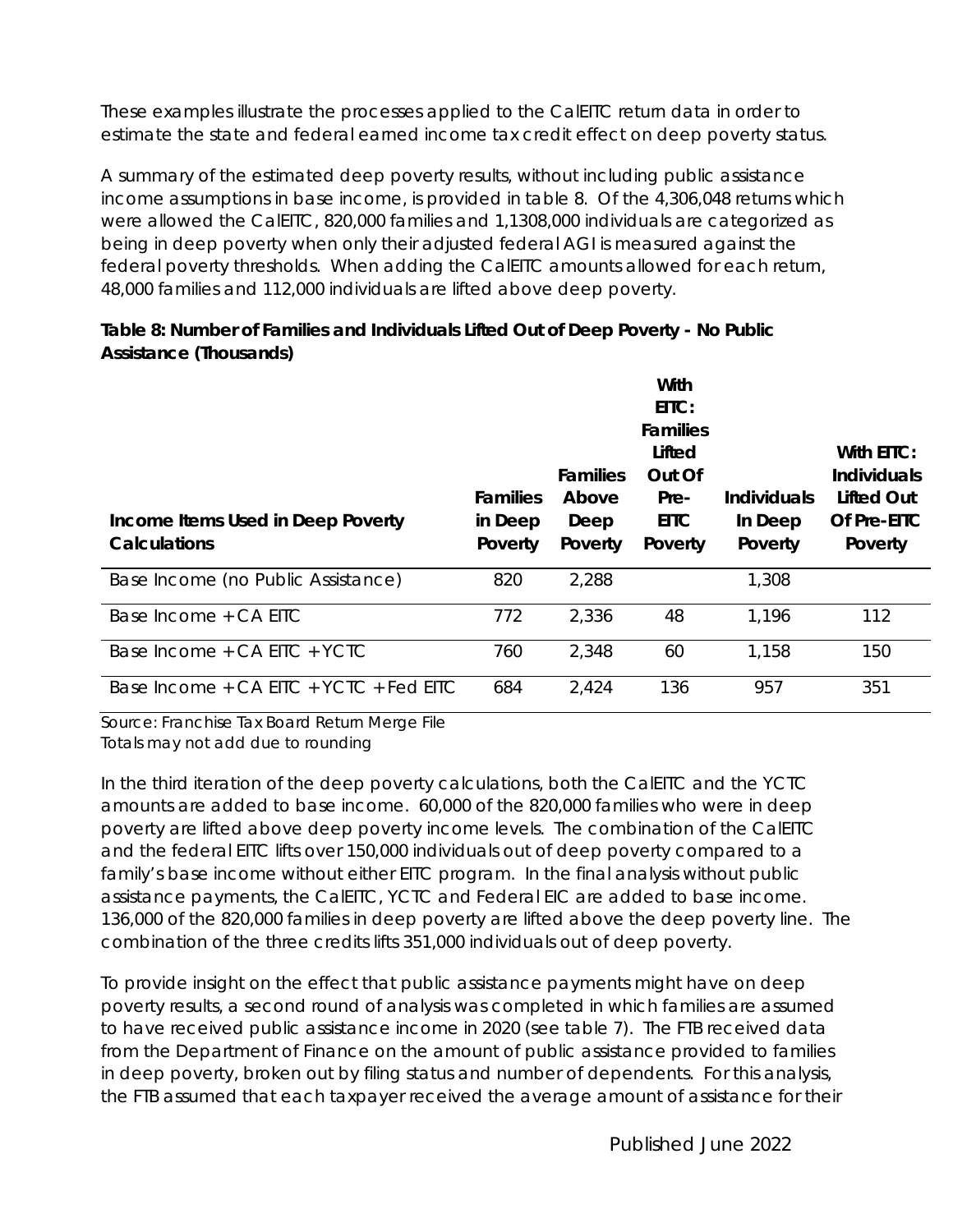filing status and family size. A summary of the estimated deep poverty results under this scenario is provided in table 9.

**Table 9: Number of Families and Individuals Lifted Out of Deep Poverty – With Public Assistance (Thousands)**

| Income Items Used in Deep<br><b>Poverty Calculations</b> | Families in<br>Deep Poverty | Families<br>Above<br>Deep<br>Poverty | With<br>EITC:<br><b>Families</b><br>Lifted<br>Out Of<br>Pre-EITC<br>Poverty | Individuals<br>In Deep<br>Poverty | With EITC:<br>Individuals<br><b>Lifted Out</b><br>Of Pre-<br><b>EITC</b><br>Poverty |
|----------------------------------------------------------|-----------------------------|--------------------------------------|-----------------------------------------------------------------------------|-----------------------------------|-------------------------------------------------------------------------------------|
| Base Income (no Public<br>Assistance)                    | 820                         | 2,288                                |                                                                             | 1,308                             |                                                                                     |
| Base Income (with Public<br>Assistance)                  | 786                         | 2,322                                | 34                                                                          | 1,225                             | 83                                                                                  |
| Base Income (w/PA) + CA<br><b>EITC</b>                   | 736                         | 2,372                                | 50                                                                          | 1,106                             | 119                                                                                 |
| Base Income (w/PA) + CA<br>EITC + YCTC                   | 725                         | 2,383                                | 61                                                                          | 1,072                             | 153                                                                                 |
| Base Income (w/PA) + CA<br>$EITC + YCTC + Fed EITC$      | 660                         | 2,448                                | 126                                                                         | 905                               | 320                                                                                 |

Source: Franchise Tax Board Return Merge File Totals may not add due to rounding

Assuming average levels of public assistance, the number of individuals in deep poverty before receiving federal or California EITC drops from 1,308,000 to 1,225,000. The number of families in deep poverty drops from 820,000 to 786,000. In this simulation, the CalEITC lifts 50,000 families and 119,000 individuals out of deep poverty. The combination of CalEITC and YCTC lifts 61,000 families and 153,000 individuals out of deep poverty and the combination of the three credits lifts 126,000 families and 320,000 individuals out of deep poverty.

The FTB staff conducted this deep poverty analysis under several other public assistance assumption scenarios and found that the number of families lifted out of deep poverty by the CalEITC is similar under these different assumptions.

**6) Unemployment Income and In-Home Supportive Services Workloads**

On March 11, 2021, the American Rescue Plan Act of 2021 was signed in to law, effective for the 2020 tax year. One of the provisions in the law excluded up to \$10,200 (\$20,400 for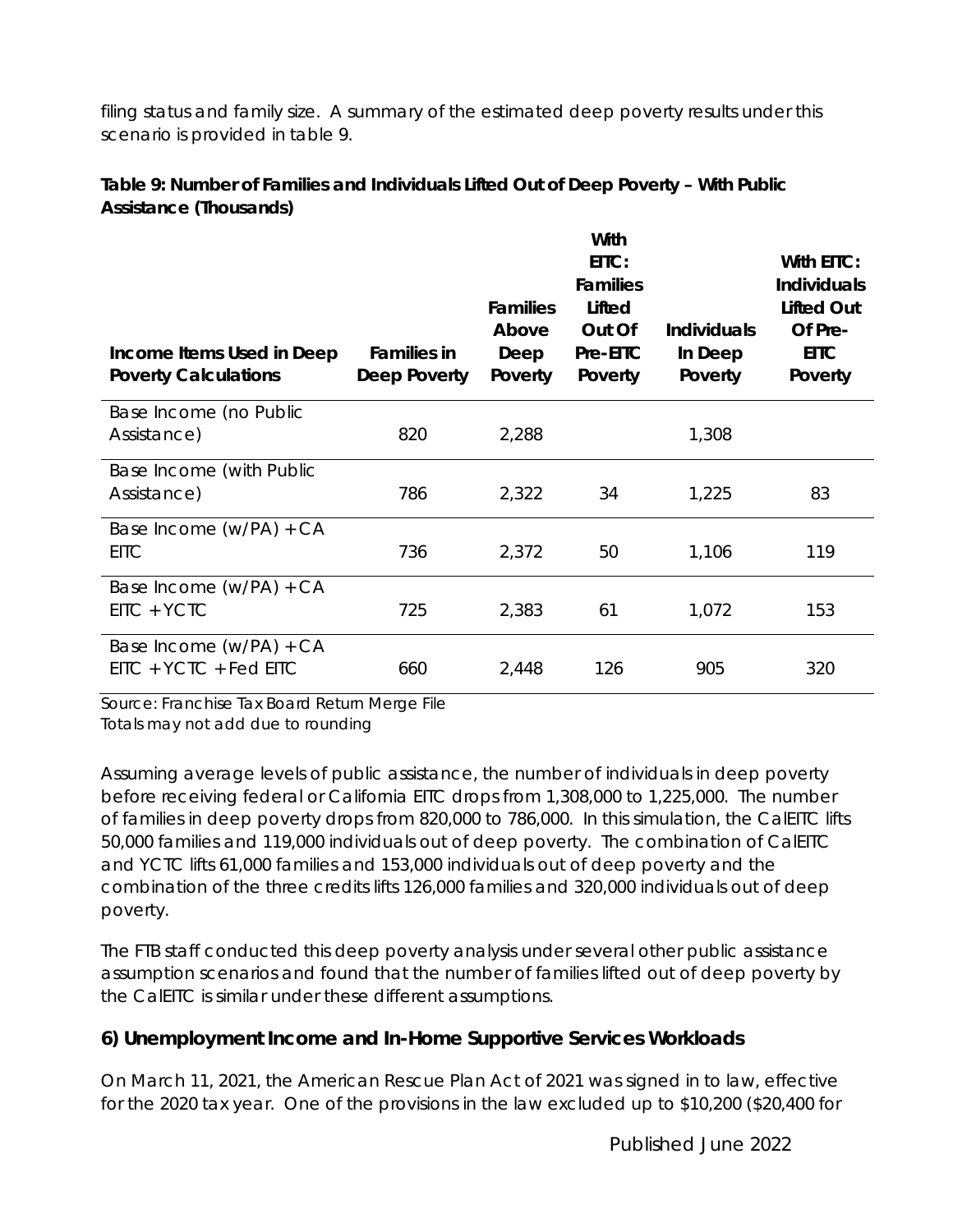married filing jointly) of unemployment income from federal AGI. Because the CalEITC credit amount is determined in part by the taxpayer's federal AGI (if the taxpayer's federal AGI is greater than their earned income), the new exclusion resulted in CalEITC being incorrect for taxpayers who filed their 2020 returns prior to the passage of this law. FTB took a two pronged approach to ensure taxpayers received the amount of credit they were entitled to under the new law.

First, FTB identified 659,345 taxpayers who claimed CalEITC on their returns, had unemployment income and had filed before passage of the law. FTB took the initiative to use the information provided on their tax returns to proactively increase their CalEITC, in accordance with the new law. YCTC was not impacted for these taxpayers because the YCTC is based entirely on the taxpayer's earned income. Ultimately, FTB issued 502,283 taxpayers an additional \$99,297,863 in CalEITC. These taxpayers received an additional \$198 of CalEITC on average. The remaining 157,062 who claimed CalEITC and had unemployment income did not have their CalEITC adjusted because FTB determined their credit was greater using their earned income than it would have been using the adjusted federal AGI.

Second, FTB identified an additional 350,972 taxpayers who did not initially file a form 3514 with their tax return because their federal AGI was greater than \$30,000. With the exclusion of their unemployment income, their federal AGI was less than \$30,000 and they may have been eligible for CalEITC and YCTC. Because FTB does not have the ability to determine the amount of CalEITC or YCTC for taxpayers who do not file a form 3514, FTB mailed outreach letters informing them that due to the American Rescue Plan Act of 2021, they may be eligible for CalEITC and YCTC. Instead of requiring these taxpayers to file an amended return, an exception was created allowing them to complete a form 3514 and mail it back to FTB. As of January 26, 2022, 8,049 taxpayers responded to FTB's outreach. Of these 8,049, 6,350 were determined to be eligible for CalEITC and were awarded \$914,947. Additionally, 1,593 also qualified for the YCTC and received \$1,497,591 of YCTC. FTB will continue accepting mail correspondence related to this outreach effort until May 1, 2022

In addition to FTB's work on unemployment income, FTB also conducted outreach to taxpayers with in-home supportive services (IHSS) income. The 2021 precedential Office of Tax Appeals decision in the Appeal of Akhtar found that IHSS income received by a caregiver living with the care recipient could be considered earned income for EITC purposes. As a result of the ruling, FTB identified and mailed outreach letters to 50,600 individuals who had IHSS income, notifying them that they may be eligible for CalEITC and YCTC. Unfortunately, as of the writing of this report the results from that effort are not yet available.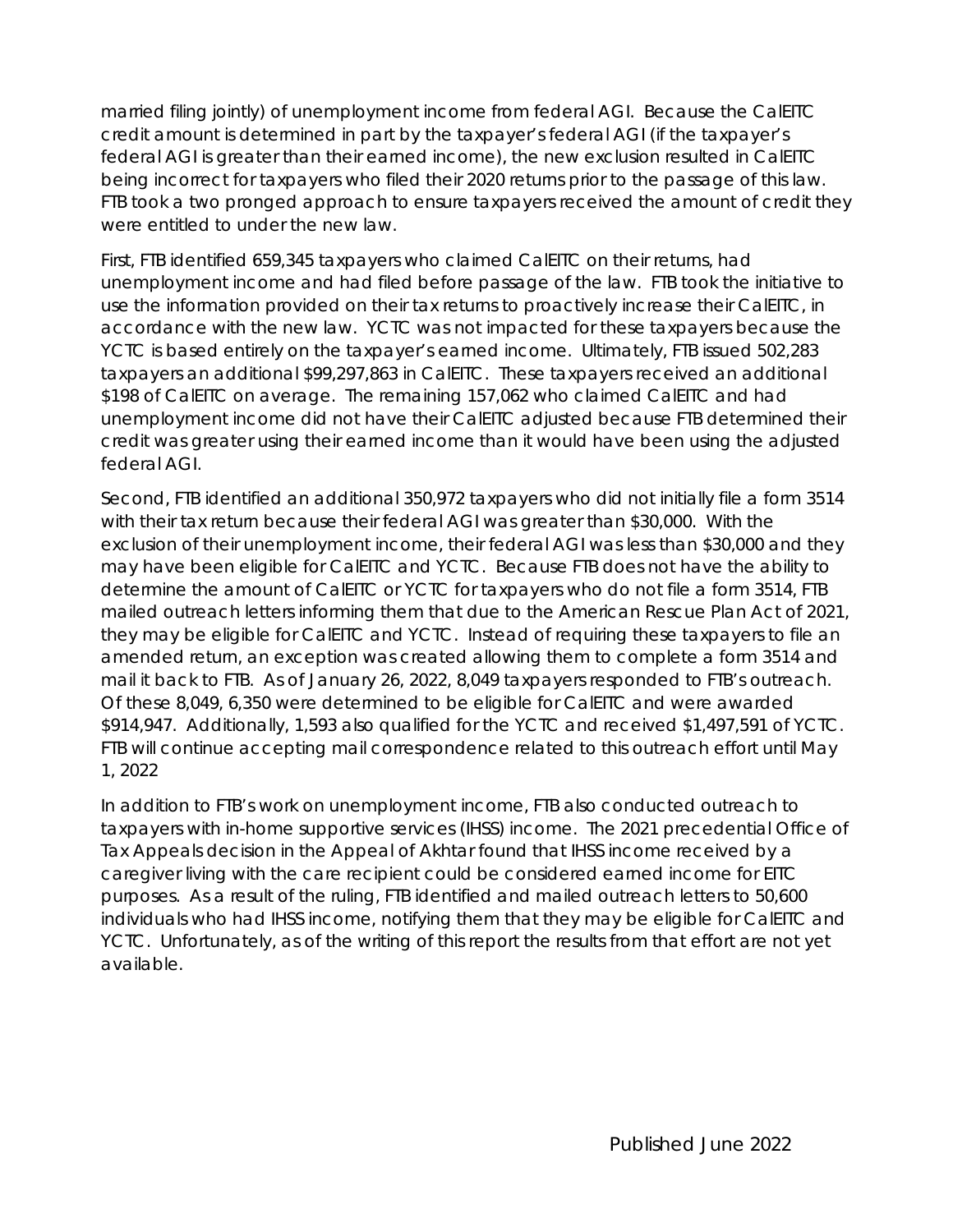| County              | <b>Allowed Count</b> | % of Total | <b>Allowed Amount</b> | % of Total |
|---------------------|----------------------|------------|-----------------------|------------|
| <b>ALAMEDA</b>      | 124,456              | 3          | 23,032,033            | 2.74       |
| <b>ALPINE</b>       | 105                  | 0.0        | 21,634                | 0.00       |
| <b>AMADOR</b>       | 2,685                | 0.06       | 500,545               | 0.06       |
| <b>BUTTE</b>        | 22,224               | 0.54       | 4,379,433             | 0.52       |
| CALAVERAS           | 3,607                | 0.09       | 730,046               | 0.09       |
| <b>COLUSA</b>       | 2,506                | 0.06       | 514,490               | 0.06       |
| <b>CONTRA COSTA</b> | 83,153               | 2.01       | 16,193,126            | 1.92       |
| <b>DEL NORTE</b>    | 2,296                | 0.06       | 577,470               | 0.07       |
| EL DORADO           | 14,111               | 0.34       | 2,388,863             | 0.28       |
| <b>FRESNO</b>       | 130,673              | 3.15       | 31,846,289            | 3.78       |
| <b>GLENN</b>        | 3,301                | 0.08       | 711,663               | 0.08       |
| <b>HUMBOLDT</b>     | 15,530               | 0.37       | 2,838,994             | 0.34       |
| <b>IMPERIAL</b>     | 29,515               | 0.71       | 8,077,583             | 0.96       |
| <b>INYO</b>         | 1,669                | 0.04       | 345,005               | 0.04       |
| <b>KERN</b>         | 113,020              | 2.73       | 29, 154, 177          | 3.46       |
| <b>KINGS</b>        | 15,159               | 0.37       | 3,963,129             | 0.47       |
| LAKE                | 6,476                | 0.16       | 1,514,300             | 0.18       |
| LASSEN              | 1,918                | 0.05       | 405,225               | 0.05       |
| <b>LOS ANGELES</b>  | 1,205,120            | 29.07      | 240,591,326           | 28.58      |
| <b>MADERA</b>       | 19,378               | 0.47       | 5,007,875             | 0.59       |
| <b>MARIN</b>        | 13,967               | 0.34       | 2,512,288             | 0.3        |
| <b>MARIPOSA</b>     | 1,397                | 0.03       | 292,368               | 0.03       |
| <b>MENDOCINO</b>    | 9,494                | 0.23       | 2,072,915             | 0.25       |
| <b>MERCED</b>       | 35,286               | 0.85       | 8,810,433             | 1.05       |
| <b>MODOC</b>        | 723                  | 0.02       | 162,561               | 0.02       |

### **Appendix A: Tax Year 2020 CalEITC Distribution by County**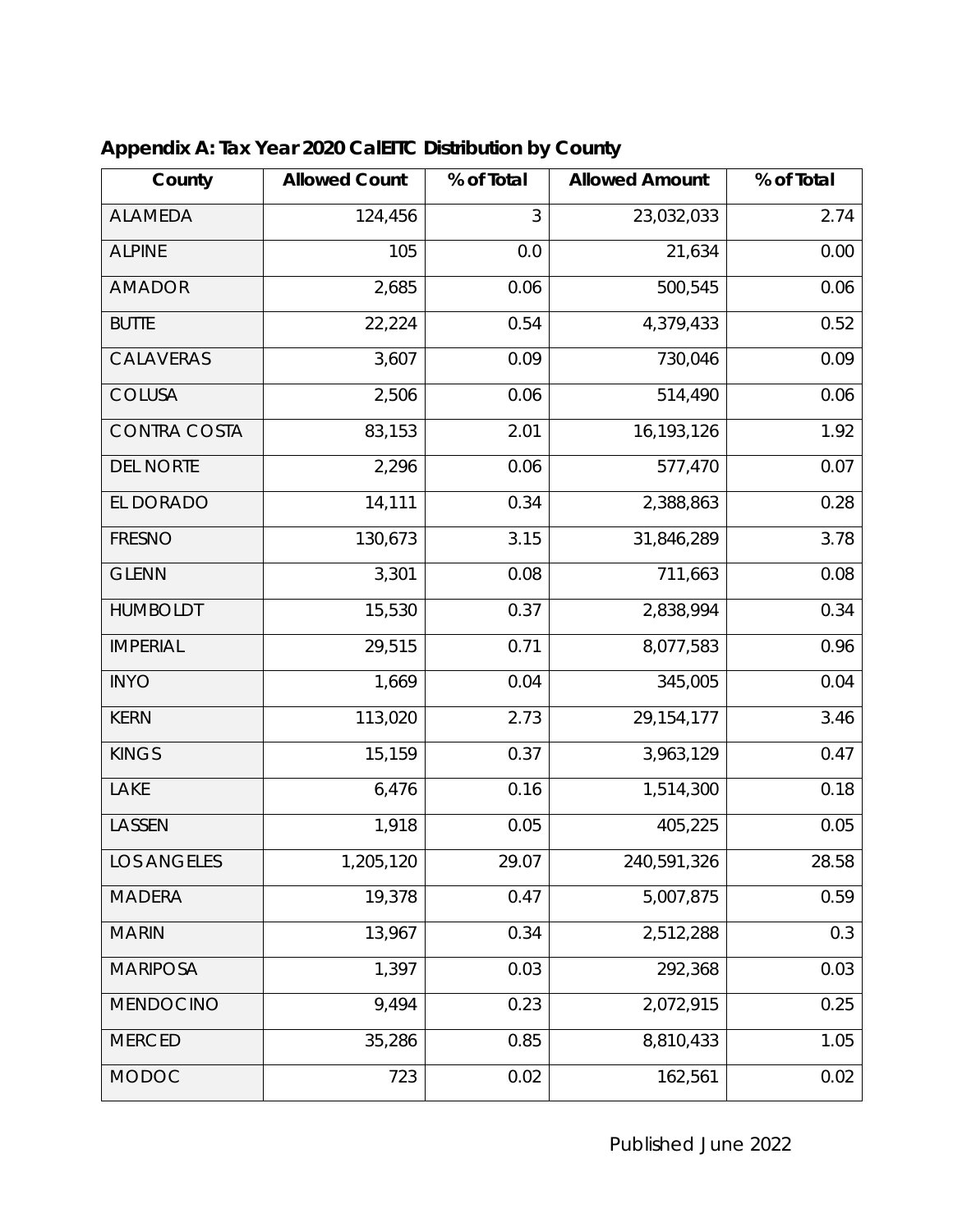| County                 | <b>Allowed Count</b> | % of Total | <b>Allowed Amount</b> | % of Total |
|------------------------|----------------------|------------|-----------------------|------------|
| <b>MONO</b>            | 1,340                | 0.03       | 196,215               | 0.02       |
| <b>MONTEREY</b>        | 48,760               | 1.18       | 10,978,182            | 1.3        |
| <b>NAPA</b>            | 10,694               | 0.26       | 1,818,418             | 0.22       |
| <b>NEVADA</b>          | 8,384                | 0.2        | 1,526,768             | 0.18       |
| <b>ORANGE</b>          | 323,928              | 7.81       | 58,475,319            | 6.95       |
| <b>OTHER</b>           | 57,961               | 1.4        | 7,778,831             | 0.92       |
| <b>PLACER</b>          | 26,971               | 0.65       | 4,482,892             | 0.53       |
| <b>PLUMAS</b>          | 1,559                | 0.04       | 362,822               | 0.04       |
| <b>RIVERSIDE</b>       | 278,306              | 6.71       | 59,540,469            | 7.07       |
| SACRAMENTO             | 161,580              | 3.9        | 34, 367, 643          | 4.08       |
| <b>SAN BENITO</b>      | 6,029                | 0.15       | 1,191,481             | 0.14       |
| SAN                    |                      |            |                       |            |
| <b>BERNARDINO</b>      | 269,401              | 6.5        | 59,579,110            | 7.08       |
| <b>SAN DIEGO</b>       | 323,676              | 7.81       | 61,421,403            | 7.3        |
| <b>SAN FRANCISCO</b>   | 61,609               | 1.49       | 10,590,043            | 1.26       |
| <b>SAN JOAQUIN</b>     | 83,648               | 2.02       | 18,843,185            | 2.24       |
| <b>SAN LUIS OBISPO</b> | 23,355               | 0.56       | 4,028,994             | 0.48       |
| <b>SAN MATEO</b>       | 42,922               | 1.04       | 7,111,807             | 0.84       |
| SANTA BARBARA          | 45,439               | 1.1        | 8,849,542             | 1.05       |
| SANTA CLARA            | 127,132              | 3.07       | 22,727,483            | 2.7        |
| <b>SANTA CRUZ</b>      | 26,333               | 0.64       | 5,074,177             | 0.6        |
| <b>SHASTA</b>          | 18,680               | 0.45       | 3,840,553             | 0.46       |
| <b>SIERRA</b>          | 203                  | 0.0        | 31,521                | 0.0        |
| SISKIYOU               | 4,404                | 0.11       | 970,070               | 0.12       |
| SOLANO                 | 38,932               | 0.94       | 7,420,658             | 0.88       |
| SONOMA                 | 39,410               | 0.95       | 6,815,580             | 0.81       |
| <b>STANISLAUS</b>      | 62,785               | 1.51       | 14,358,278            | 1.71       |
| <b>SUTTER</b>          | 10,892               | 0.26       | 2,463,504             | 0.29       |